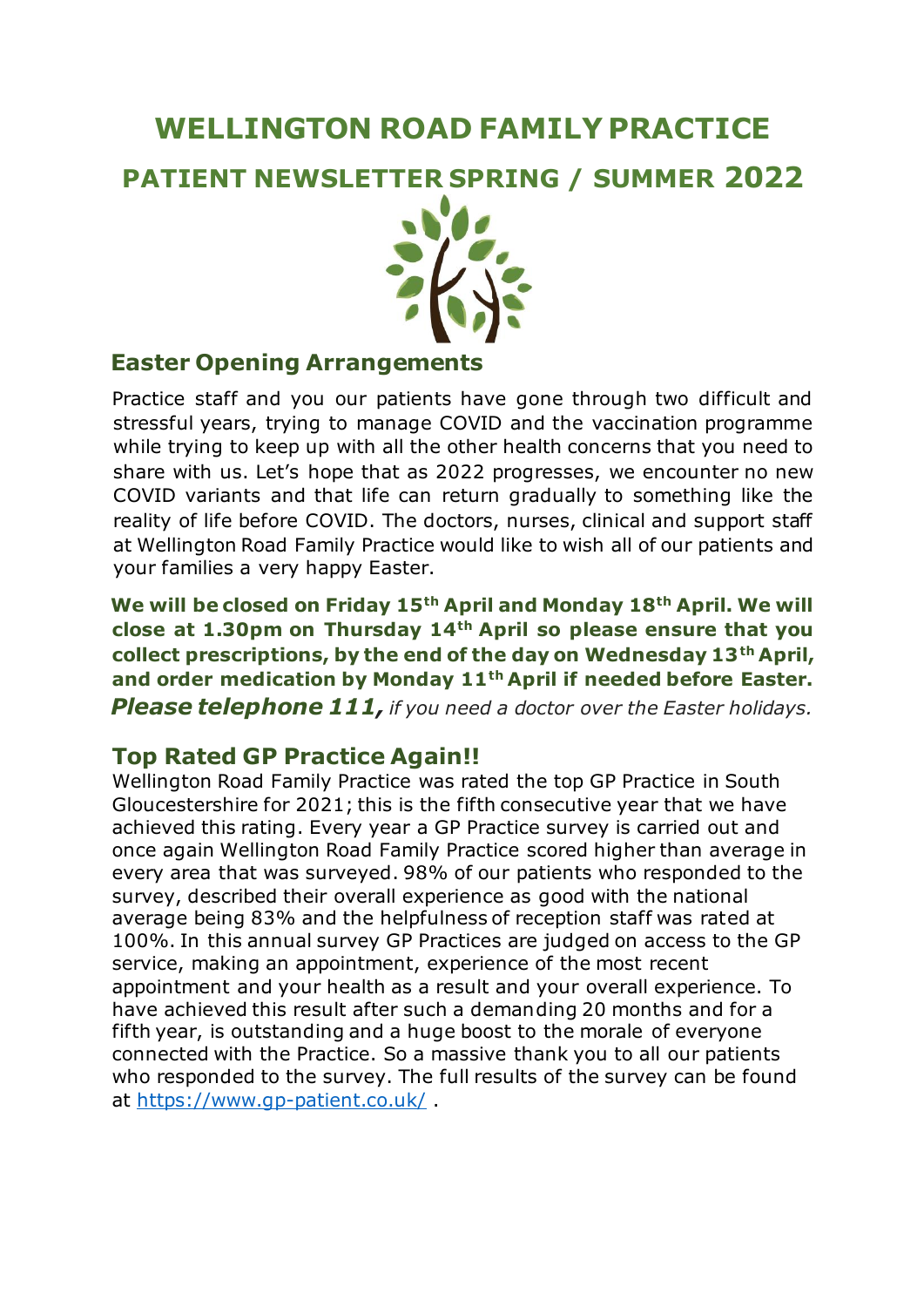# **STAFF UPDATE**

#### **Dr Davies**

Dr Davies left on 7<sup>th</sup> April 22 to start her maternity leave. Dr Davies's patients until we find a replacement GP, will be under the care of Dr Taylor.

# **Dr Taylor – Monday morning, Tuesday all day and Thursday morning**

Dr Taylor used to work Thursday mornings only. However, with Dr Davies going on maternity leave and due to us having difficulty recruiting a GP, which is a national problem, Dr Taylor has kindly agreed to work more sessions with us. From 12<sup>th</sup> April Dr Taylor will work Tuesday all day and Thursday morning and from 3rd May 22, Dr Taylor will work an additional session which will be Monday mornings.

#### **Dr Anderson Wednesdays all day**

We are delighted to have the help and support from a new doctor for a few weeks whilst we continue to recruit. Dr Claire Anderson will be working all day Wednesdays from 6<sup>th</sup> April until 13<sup>th</sup> July 22.

# **Dr Hunt - Alternate Thursdays from 5th May 22**

Dr Hunt has sadly decided that she no longer wishes to work as a GP, but instead would like to work in area that she has a particular interest in which is contraception. We are pleased to say that Dr Hunt is not leaving us for good and will still be very much part of the team. Dr Hunt will be holding a contraception clinic every other Thursday afternoon from 5th May 22. This will be a pre-bookable clinic.

# **Dr Nabti – Thursday all day and Friday morning**

We are so pleased to inform you that a familiar face will be returning to the team. Dr Habiba Nabti was with us last in 2020 and has been offered a permanent contract to start on the 1<sup>st</sup> May 2022.

# **Dr Bird – Monday and Friday**

There will be no changes to Dr Birds sessions.

# **Dr Dallard – Tuesday and Wednesday**

There will be no changes to Dr Dallards sessions.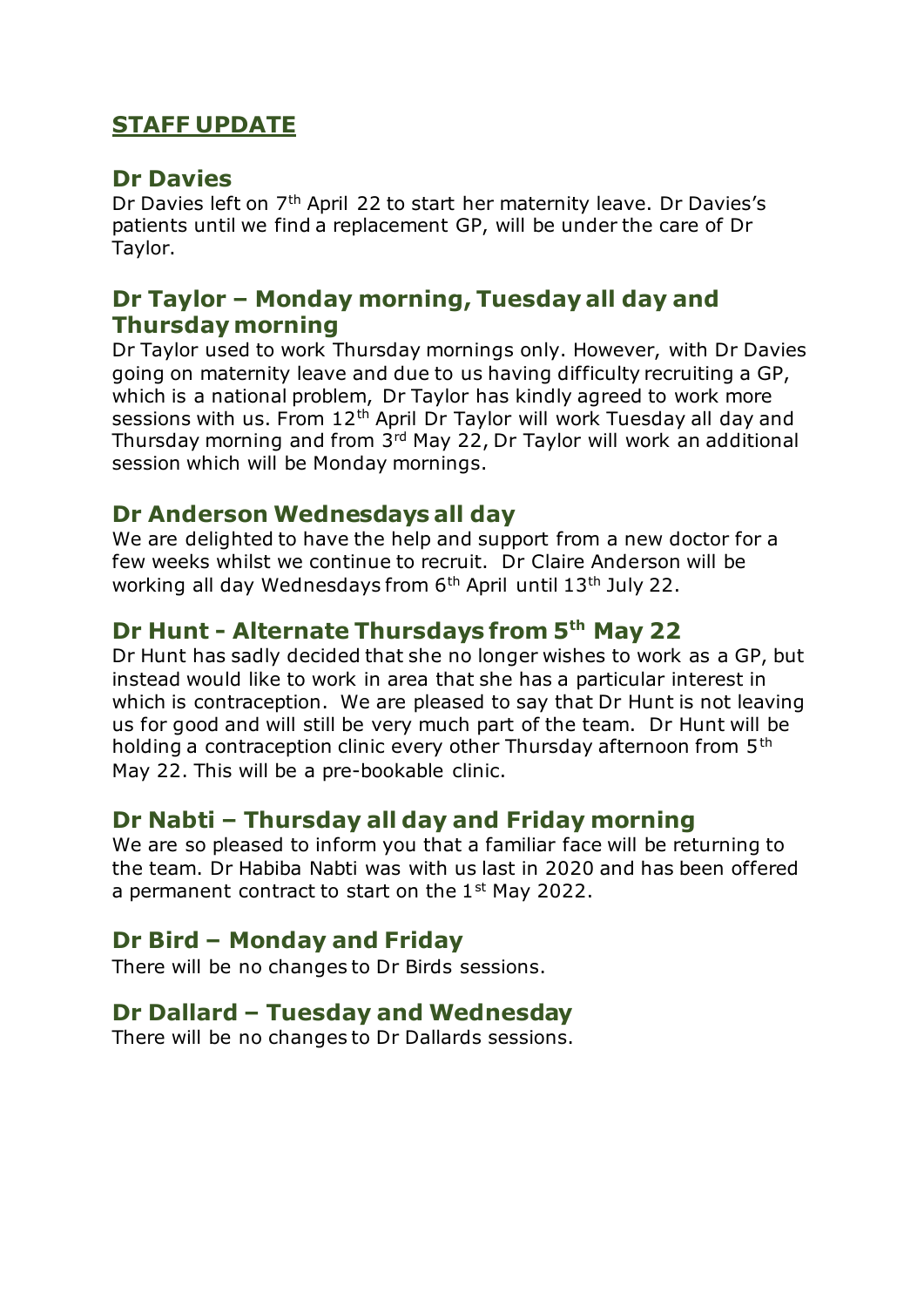# **Registered GP's**

We are hoping that sometime in May we will be able to reallocate Dr Hunts registered patients to a new named GP. When this is done, we will inform all patients affected. Patients can still see any GP of their choice, but we do try to encourage seeing your own registered GP where possible to offer continuity of care.

#### **Nursing team**

Jayne has reduced her hours at the practice working as a health care assistant to take on a new and exciting role in the community looking after our frail and housebound patients. Jayne will be working with us on Thursday mornings only. We have Becky who also works as a receptionist who is a trained phlebotomist who does a regular blood clinic on Monday mornings. We will be looking to find a replacement to fill Jaynes vacant hours.

We have a nurse who will be on long term sick leave from  $11<sup>th</sup>$  April 22. As you know we are a small practice with a small team. We will have a nurse here on Monday afternoons, Tuesday mornings and Friday mornings over the coming weeks. Jayne is here on Thursday mornings so will be able to help with some treatment room duties. We will be recruiting a nurse to help us out Wednesdays until our nurse returns from sick leave. Please bear with us during this difficult time, as we may not be able to book an appointment for you as soon as we would normally. We will have staff taking annual leave, so again will need to find short term cover to assist us when needed.

#### **Physician Associate at Wellington Road – Sophia Chappell - works Monday to Friday**

Physician Associate is a new health care professional role. Physician associates while not doctors, will work to the medical model, with the attitude, skills and knowledge base to deliver holistic care and treatment within the practice team under clearly defined supervision.

The main difference between a doctor and a physician associate, is that the physician associate works under the guidance and supervision of a doctor whereas a doctor has full responsibility for a clinical situation. Both doctors and physician associates are fully qualified medical professionals. The day to day tasks to be undertaken by a physician association include:

- Taking patient medical histories
- Undertaking physical examinations
- Diagnosing illnesses
- Seeing patients with long term health conditions
- Performing diagnostic and treatment procedures
- Analysing test results and
- Providing health promotion and disease prevention advice.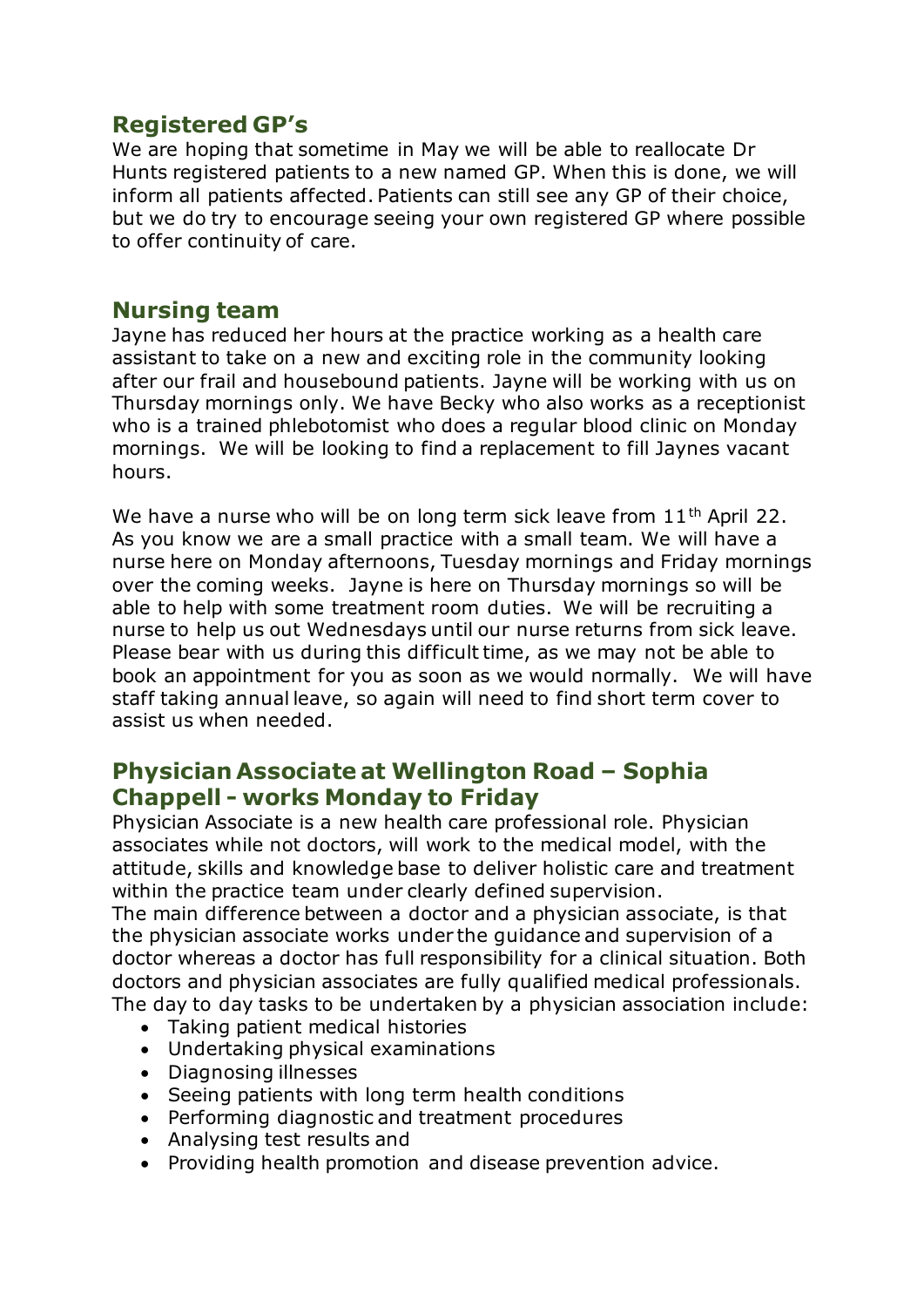# **Clinical Pharmacist at Wellington Road – Cristiana Cimpoeru - works Tuesday and Friday**

Clinical Pharmacists are specialists that work closely with the rest of the practice staff to ensure medicines are prescribed safely. They are able to give you expert advice on your medicines and medical conditions. Examples of what they may be able to help you with include:

- If you have difficulty obtaining a supply of you regular medication or experience side effects they can work with you to find a solution such as changing your medicine or reducing the dosage.
- If you are taking a number of medicines, they can undertake medicines reviews with you to make sure you understand what they are all for, check they are working for you and ensure any required monitoring (e.g. blood tests) are carried out.
- If your medicines have been changed while you were in hospital or at an outpatient clinic, they can help explain these changes and ensure you get the maximum benefit from them.
- They may be able to arrange for medicines to be prescribed to treat common illnesses but will always refer to a GP if there is a need.

### **First Contact Practitioner Physiotherapist - Anthony Cavillini - Tuesday and Wednesday afternoon**

A First Contact Practitioner Physiotherapy is a very experienced physiotherapist with the advanced skills necessary to assess, diagnose and recommend treatment or make a referral on to musculoskeletal specialties without needing to contact a GP.

Musculoskeletal disorders are injuries or disorders of the muscles, nerves, joints, cartilages, ligaments, tendons and bones which most frequently occur in the lower back, knees, shoulders and neck. The most common causes of those injuries or disorders include, lifting, carrying and putting down, falls and repetitive movement or strain.

This role is about seeing and assessing someone with a new musculoskeletal problem that hasn't been examined before. If longer term therapeutic input with community physiotherapy or seeing a rheumatology consultant is required, this can be referred on. The service is for adults only and is not available for long term neurological, rheumatological and inflammatory conditions. Musculoskeletal health is influenced by metabolic health. High blood pressure, obesity and diabetes can have significant impact on bone, joint and soft tissue health.

While complementing the medical approach to these problems, a first contact practitioner will aim to encourage an active self-management approach which involves looking at changes in lifestyle which may include

- changes in diet,
- more and regular exercise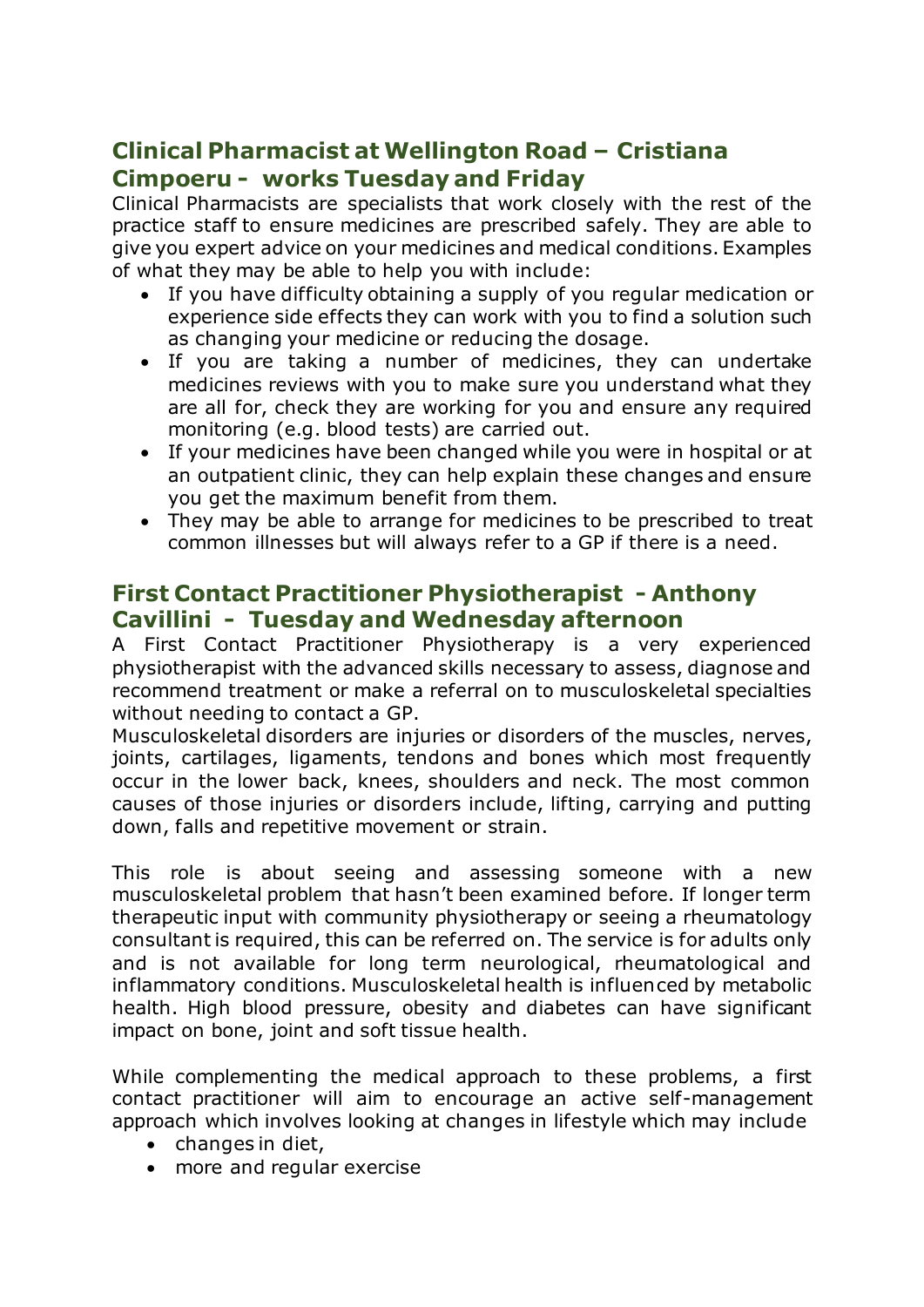- better sleep and
- where appropriate a particular exercise programme to improve mobility and balance aimed at reducing the risk of falls.

To access this service please contact the surgery for an appointment

#### **Receptionist – Wendy Fivian**

Some of you may have noticed a new face or a different voice. This is Wendy our newest recruit to the reception team. Wendy joins, Carol, Claire and Becky. Wendy has many years' experience working in much larger GP Practices. Wendy is enjoying and adjusting to the changes of working within a smaller practice team and getting to know our patients.

#### **Emails relating to queries, questions or issues**

We are receiving an increasing number of emails to our generic email account [bnssg.wellingtonroad@](mailto:bnssg.wellingtonroad@)nhs.net in relation to queries, questions or issues. The generic email account is and has always been purely for other health care professionals wanting to send us information, or for patients who need to request a repeat prescription who are unable to do it by using their NHS App, patient access online, or asking their nominated pharmacy to request it on their behalf. With immediate effect, we will no longer be able to accept emails in relation to queries, questions or issues. This is not a safe or appropriate way of communicating with us. It is only monitored several times throughout the day, someone could easily delete the email, and there is the possibility that the email may not get saved into your medical record. Any emails received will be responded to, by asking the patient to either use e-consult or by ringing the practice. We apologise for any inconvenience this may cause.

#### **Spring Covid Boosters**

The programme for Spring Boosters has been announced and the following groups will be eligible for a booster 3 months (92 days) after their last one in autumn 2021. This is providing the patient has not tested positive in the 28 days preceding their vaccination appointment. The vaccination that we are using for the boosters is Moderna.

Over 75s, Care home residents and immunosuppressed patients over 12.

We will be starting the clinics again in April. Invitations will be sent out to patients as they become eligible. Please DO NOT phone us to make a booking until you get the invitation.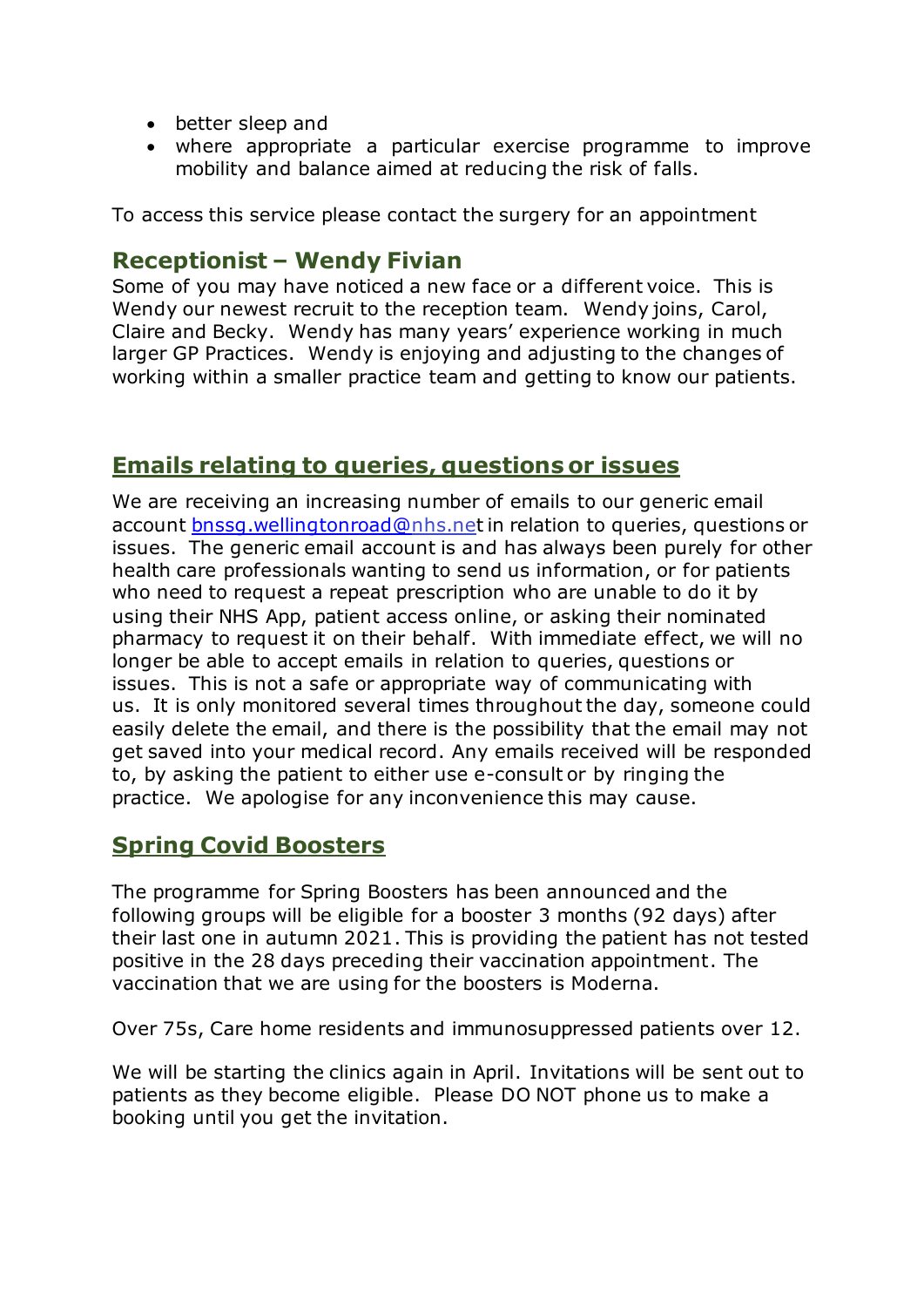# **Cholesterol**

Cholesterol is a waxy substance found in our blood. We all need cholesterol to have a healthy life but too much cholesterol can cause health problems. The liver is the organ in the body which makes cholesterol but foods such as cheese, butter, eggs and red meat also contain it.

Cholesterol is transported around our bodies by the blood. There are two types of cholesterol, good and bad; the bad can be deposited in our arteries and in effect cause the blood vessels to harden and narrow; the good carries any excess cholesterol away from our arteries and back to the liver which eliminates it from our bodies.

High cholesterol is a risk factor for diseases of the heart and circulation. It has no visible symptoms which makes it a hidden health hazard. Cholesterol can be checked with a blood test because anyone can develop high cholesterol.

Reducing your cholesterol level can be achieved by medication usually statins which block the liver's cholesterol production. However many people manage to achieve lower cholesterol by making lifestyle changes such as cutting or ceasing smoking, taking up or increasing moderate exercise and changing eating habits by eliminating foods containing saturated fats and reducing alcohol intake. For more information the British Heart Foundation website may be useful [www.bhf.org.uk](http://www.bhf.org.uk/) as is the NHS website, [www.nhs.uk/conditions/high-cholesterol](http://www.nhs.uk/conditions/high-cholesterol) .

# **Chronic Obstructive Pulmonary Disease (COPD)**

Chronic Obstructive Pulmonary Disease (COPD) describes a group of lung conditions that make it difficult empty air out of the lungs because the airways have become narrowed. Two of the more well-known lung conditions are chronic bronchitis and emphysema. In bronchitis, inflammation narrows the airways; in emphysema tiny air sacs (alveoli) break down. Both conditions make it harder to move air in and out of the lungs impairing the intake of oxygen and expulsion of carbon dioxide. COPD usually develops because of long term damage from breathing in a harmful substance, most frequently cigarette or other tobacco smoke as well as air pollution or jobs where people have been exposed to dust, fumes and chemicals.

COPD symptoms include:

- Shortness of breath when doing things like housework or walking,
- Having a long term cough,
- Wheezing in cold weather,
- Producing more phlegm (sputum) than usual.

Chest x-rays and blood tests as well as using a machine (spirometer) to measure lung capacity will help to make a COPD diagnosis. Other tests may be used such as blood oxygen and peak flow.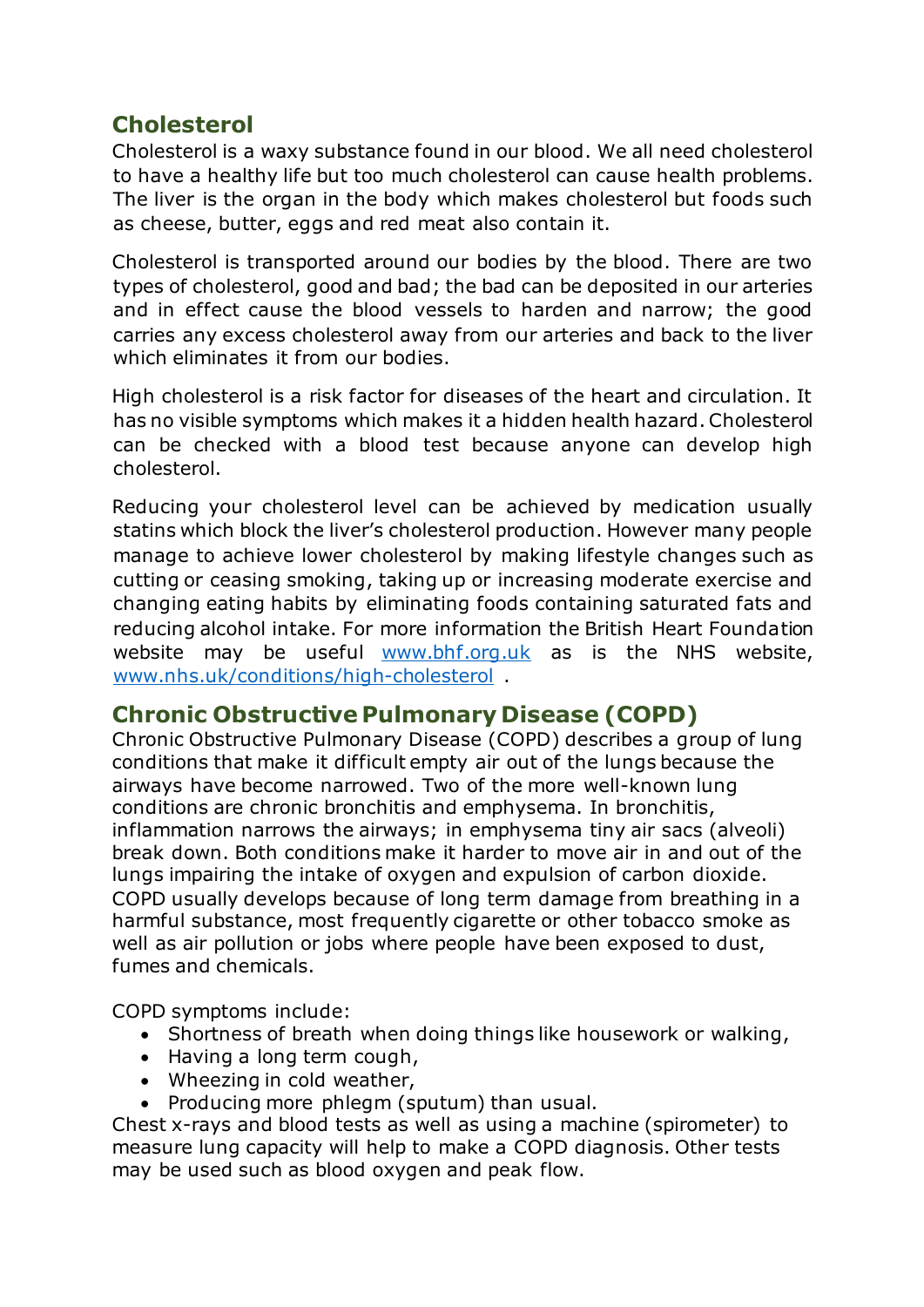While there is no cure for COPD, there are good treatments which can help slow the progression and control the condition. If you smoke the most important thing to do is to STOP. Inhalers and tablets can make breathing easier and some people may be offered pulmonary rehabilitation. Nebulisers and long term oxygen therapy can be used where the condition does not respond to tablets, inhalers or rehab exercises.

COPD can affect many aspects of life but there are a number of ways to manage your life as well as possible:

- 1. If you've not stopped smoking then please STOP.
- 2. Take prescribed medications as these can help prevent flare-ups.
- 3. Try to take regular exercise however gentle but take advice from your clinician about whatever exercise you want to do.
- 4. Maintain a healthy weight and if you are overweight try to diet in a way that will slowly achieve weight reduction.
- 5. Take the annual flu jab and in the current pandemic take every COVID jab offered and take the pneumonia jab when offered.
- 6. Watch what you breathe; avoid dusty places, fumes, strong smelling products, hairspray and smoke.
- 7. When offered reviews of your condition, take up any appointments offered.
- 8. If your phlegm (sputum) changes from its normal colour (yellowish) to green, please report to your GP as you may need an antibiotic.

For more information go to [www.nhs.uk/conditions/chronic-obstructive](http://www.nhs.uk/conditions/chronic-obstructive-pulmonary-disease-)[pulmonary-disease-](http://www.nhs.uk/conditions/chronic-obstructive-pulmonary-disease-) or the British Lung Foundation website [www.blf.org.uk](http://www.blf.org.uk/)

# **Eating Disorders**

An eating disorder is a mental health condition where the control of food is used to cope with feeling and various other situations. Eating too much or too little or worrying about weight or body shape can be considered as unhealthy behaviour. Anyone can develop an eating disorder, any age, gender ethnicity or background but it would be true to say teenage girls tend to be the most affected. More than 1.6 million people in the UK are living with an eating disorder.

The most common eating disorders are:

- Anorexia nervosa which is about control of weight by not eating enough food, over-exercising or both,
- Bulimia which is losing control of how much you eat and then taking drastic action not to put on weight,
- Binge eating disorder which is eating large volumes of food until feeling uncomfortably full.

Another common diagnosis is 'Other Specified Feeding or Eating Disorder (OFSED) where symptoms do not fit expected symptoms.

Symptoms of eating disorder include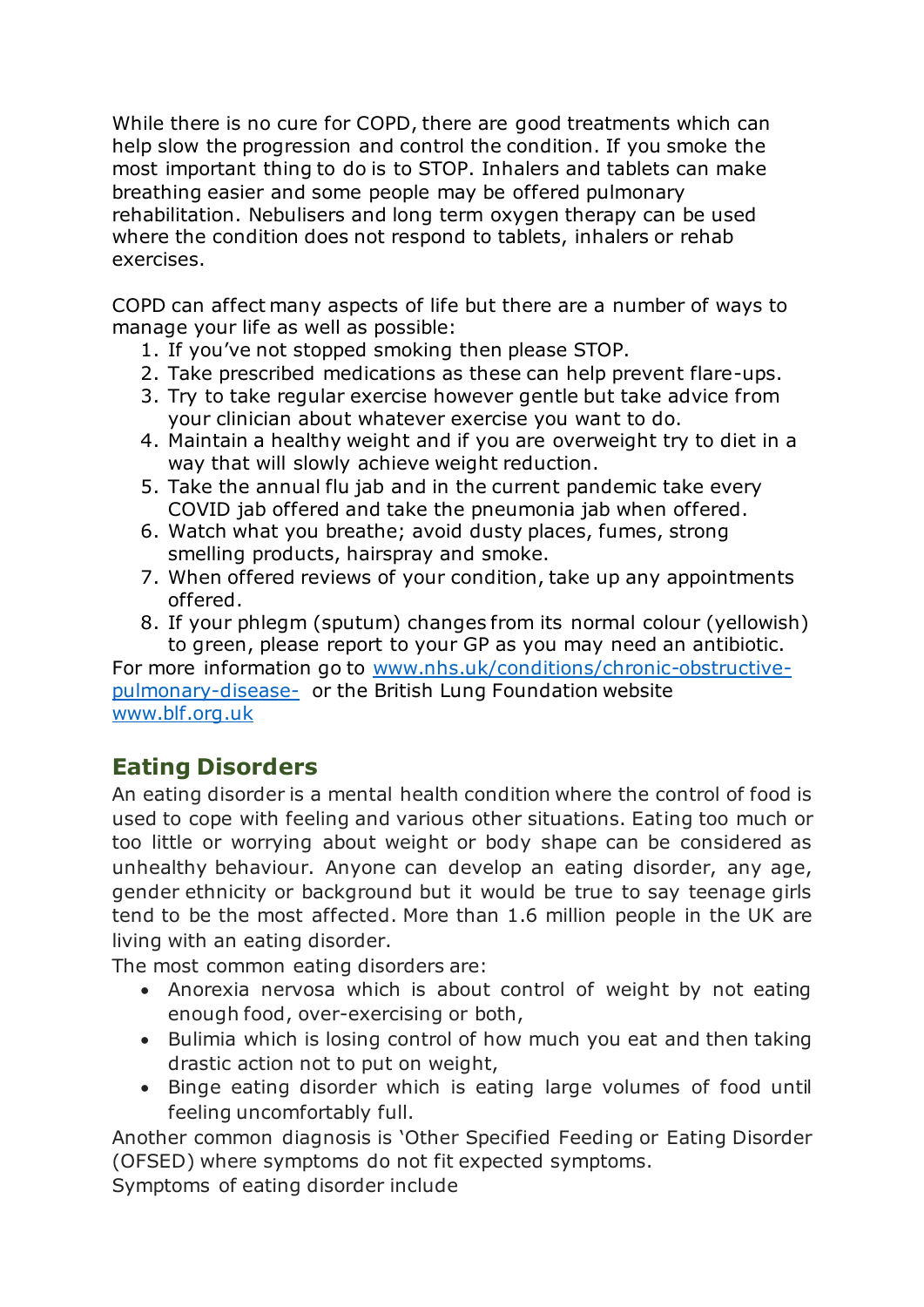- A lot of time worrying about weight and body shape,
- Avoiding socialising where food is involved,
- Eating very little food,
- Making oneself sick or taking laxatives,
- Over-exercising,
- Strict habits or routines around food and
- Mood changes.

Physical signs can include dizziness and tiredness, limb pain or tingling, racing heart or feeling faint, digestion problems and changes in puberty development. Warning signs can be dramatic weight loss, lying about food intake, eating a lot of food then disappearing to the toilet, avoiding eating with others or eating very slowly, even wearing baggy clothes to hide weight loss.

Getting help should begin with contact with your GP who may wish to refer to an eating disorder specialist team. It can be really difficult to persuade someone who has or appears to have an eating disorder, to seek help. Recovery from an eating disorder is very possible but can take quite a long time. Treatment will depend on the type of eating disorder and the symptoms presented, but usually involves a talking therapy and regular health checks to monitor physical health and for some disorders some guided self-help.

More information can be obtained from [www.beateatingdisorders.org.uk](http://www.beateatingdisorders.org.uk/) and [www.rethink.org](http://www.rethink.org/) .

# **G.P. Data for Planning and Research Collection**

NHS Digital is developing a new system to collect patient data held by GP practices across England. This process is called the General Practice Data for Planning and Research data collection. The NHS uses GP data every day to decide where to provide new clinics and GP practices and to inform Government.

NHS Digital will use patient data to:

- Promote long term safety and effectiveness of care,
- Plan how to deliver better health and care services,
- Prevent spread of infectious diseases and
- Identify new treatments and medicines.
- •

The NHS will be looking closely at:

- Researching the long term impact of COVID on the population,
- Health care inequalities,
- Developing treatments for serious illnesses.

• Key points for patients to be aware of, are that:

• Data will be held securely in a trusted research environment by NHS Digital,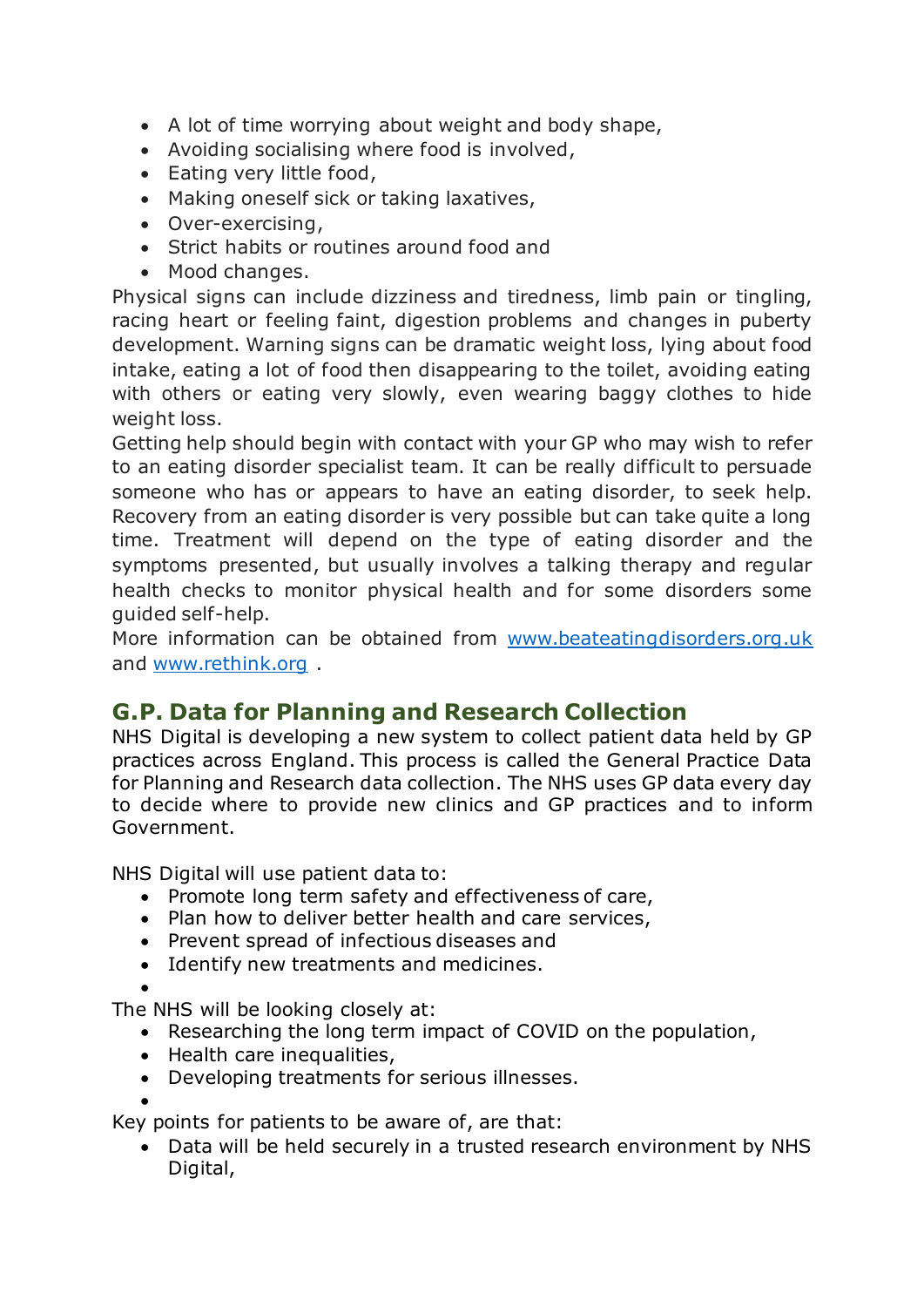- Data will be pseudonymised, i.e. all demographic information will be replaced by a unique identifier which allows the records for the same patient from different systems to be linked together without the patient being in any way identifiable; this part of the process will happen before data is transferred to NHS Digital,
- Any data NHS Digital collects, will only be used for health and care purposes; patient data will not be sold,
- Research organisations will be able to apply to access data needed for their research; they will be checked by the Data Access Request Service and the Independent Group Advising on Release of Data, who will assess if applicants should have legal access and can handle the data safely and appropriately,
- The new system which was originally due to start in July and then September, now has no start date and
- Patients will have the right and the ability to opt out of sharing their data.

•

NHS Digital will be running a new communication campaign to provide more detailed information for patients about how this new system is proposed to work.

# **Hay Fever**

Hay fever, which is a seasonal form of allergic rhinitis, is an inflammation in the nose which happens when the immune system overreacts to allergens in the air. Hay fever is usually worse between late March and September, particularly if the weather is warm, humid and/or windy. This is when the pollen count is highest.

It is the tiny almost invisible pollen of wind pollinating plants that are the predominant cause of hay fever. Pollens of insect pollinated plants tend to be too big to remain airborne, so pose relatively little risk. Plants commonly responsible for hay fever include trees such as pine, birch, willow and horse chestnut, various grasses and weeds such as ragweed, nettle and sorrel.

Hay fever symptoms which can last many weeks, include:

- Sneezing and coughing,
- Blocked or runny nose,
- Itchy, red and/or watery eyes,
- Itchy nose mouth throat and ears,
- Headache and/or earache,
- Tiredness.

While there is no cure for hay fever, there are things to do to ease symptoms when the pollen count is high;

- Put vaseline around your nostrils to trap pollen,
- Wear wraparound sunglasses,
- Shower and change clothes if you have been outside and stay indoors as much as you can,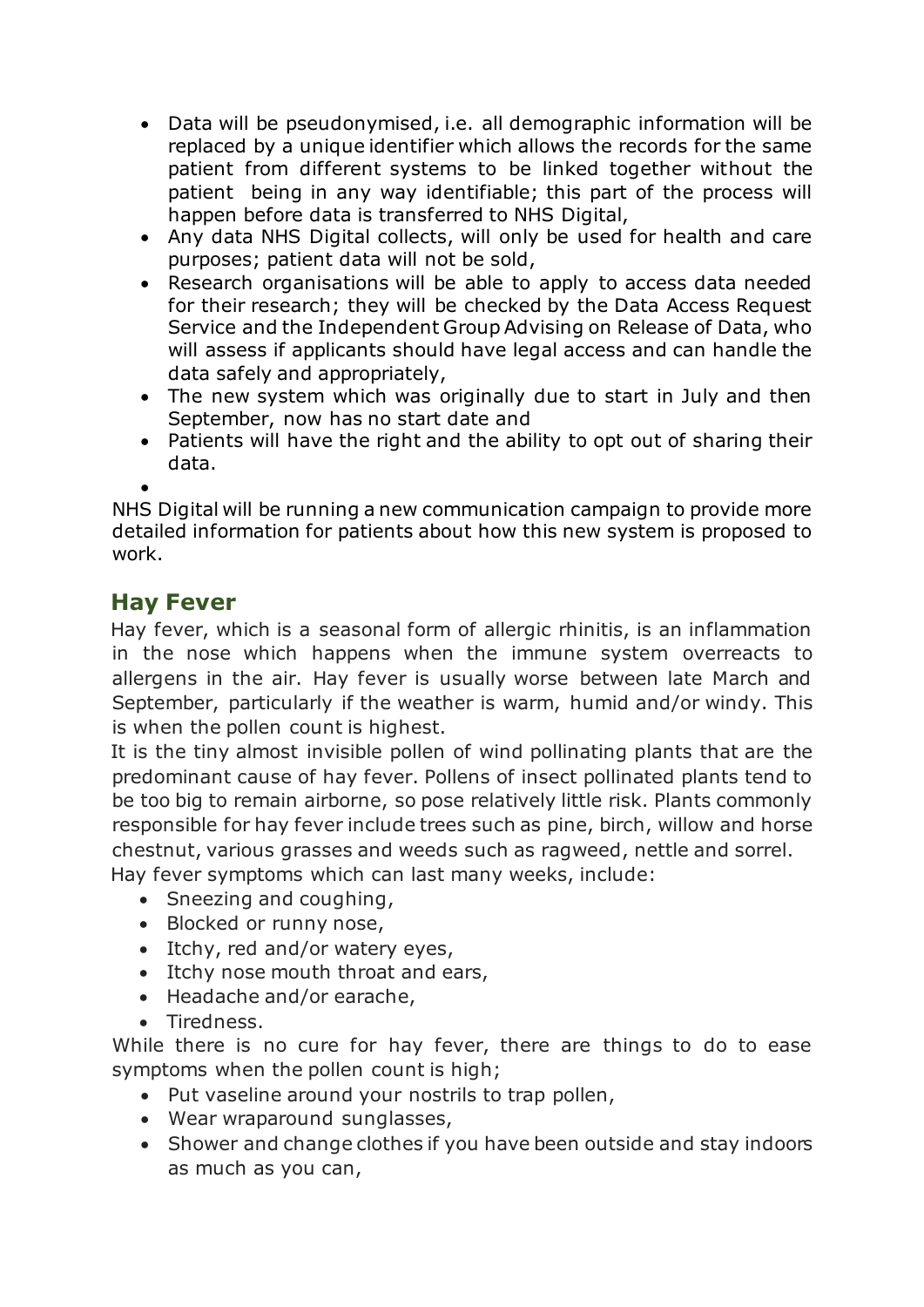- Keep windows and doors closed as much as possible,
- Look for pollen filters for use in the car and for vacuum cleaners,
- Avoid walking on or cutting grass,
- Don't keep fresh flowers in the house,
- Don't dry clothes outside because they can trap pollen,
- Avoid smoking.

Speaking with a pharmacist would be helpful as a pharmacist can offer advice and support and suggest the best treatments to try to manage the effects of hay fever such as antihistamine drops, tablets or nasal sprays. Histamine is normally released when your body detects something harmful. However for people living with allergies, the body mistakes something harmless like pollen thinking it is harmful and so, produces histamine. Antihistamines help to stop this or reduce its severity. There are several types of antihistamine, some which can make you drowsy and others which don't have that effect. You may have to try different antihistamines to find out what works best for you. For more information go to [www.allergyuk.org](http://www.allergyuk.org/) or go to the NHS website [www.nhs.uk/conditions/hay-fever](http://www.nhs.uk/conditions/hay-fever)

# **Improvements in Local Stroke Services**

Major changes have been approved for local stroke services. The changes are aimed at reducing the number of stroke deaths in our area and achieving better recovery and independence for people rehabilitating from a stroke. The changes have been developed by senior clinicians, health and social care staff and people with lived experience of stroke. The changes include:

- Emergency stroke care with the establishment of a single Hyper-Acute Stroke Unit at Southmead Hospital offering 24 hour treatment for everyone living in the South Gloucestershire, Bristol and North Somerset,
- Ongoing hospital treatment with the establishment of an Acute Stroke Unit at Southmead enabling most people to receive ongoing care in a dedicated unit where all staff are stroke care specialists,
- Inpatient rehabilitation through creating two Sub-Acute rehabilitation units and
- Enhancements to be made to community rehabilitation to deliver improved and more effective support in peoples' homes.

The intention is to implement these new services by November 2022.

# **Insect Bites and Stings**

With spring and summer approaching, it is worth a thought about what to do if you experience an insect bite or sting. Insect bites or stings usually cause a red and swollen lump to appear on the skin which may be itchy and painful. These symptoms normally improve within a few hours or a couple of days but should certainly pass within a week. If a more severe allergic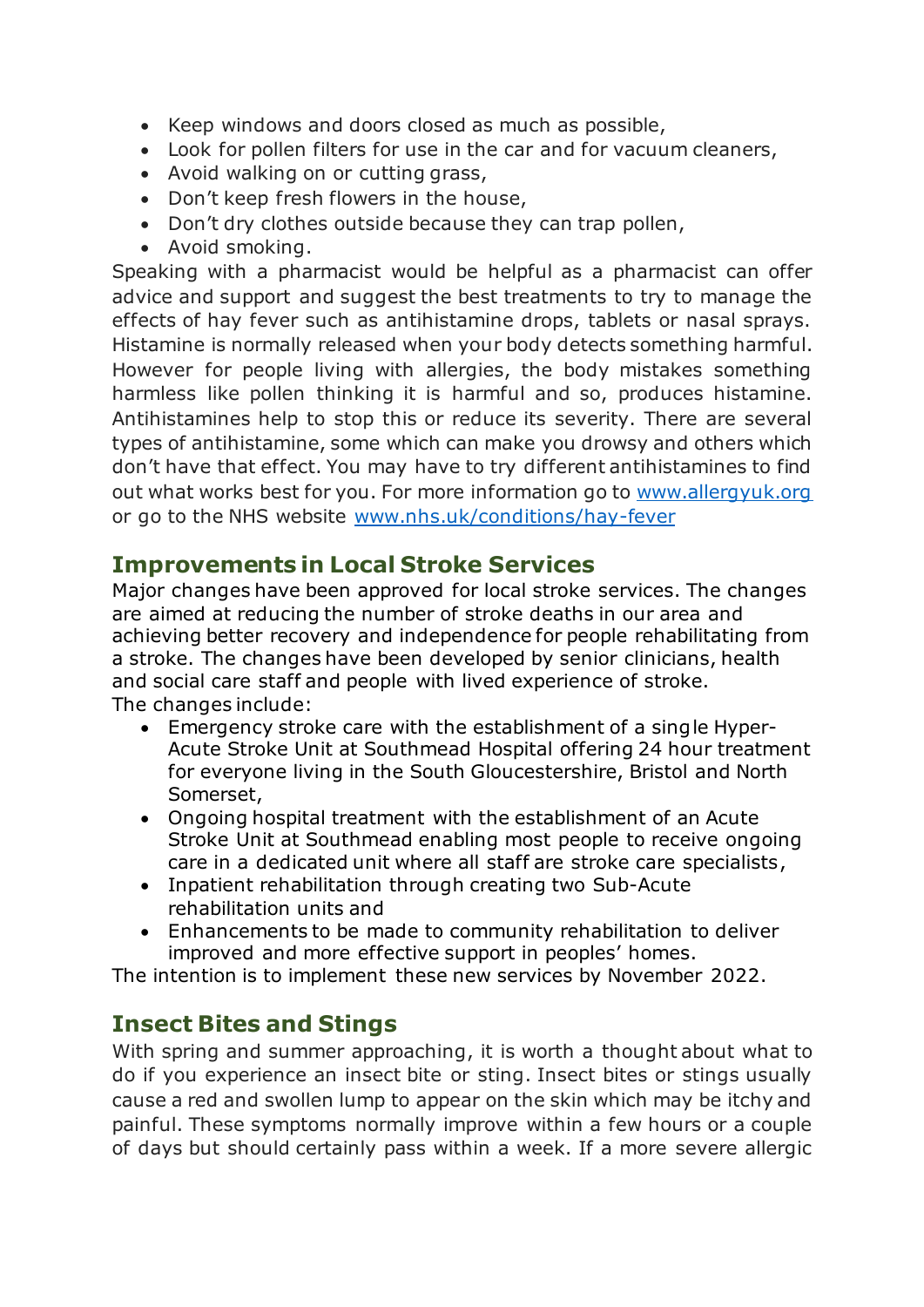reaction occurs such as breathing difficulties, dizziness swollen mouth or tongue, this needs immediate medical intervention and treatment.

So if bitten or stung:

- Remove the sting or tick carefully if still in the skin making sure to remove it totally,
- Wash the affected area with soap and water,
- Use a cold compress or ice on the swelling,
- Avoid scratching and any traditional home-based remedies like vinegar of bicarbonate of soda as these are unlikely to help.

If the swelling or itchiness continues for a few days you can always consult a pharmacist; it is best to seek medical advice if:

- You are worried about a bite or sting, NHS 111 or your GP can advise,
- Symptoms don't improve or they get worse,
- You've been bitten or stung around the mouth or throat or near to the eyes,
- The area around the bite or sting enlarges in redness or swelling and/or there is increasing pain or pus discharge,
- You experience symptoms of a more widespread infection such as flu like symptoms.

The time to get emergency help via 999 is if you have a severe symptomatic reaction such as:

- Wheezing or breathing difficulties,
- A swollen face or mouth,
- Nausea or vomiting,
- A fast heart rate,
- Dizziness or feeling or actually fainting,
- Difficulty swallowing,
- Lost consciousness.

You can reduce the risk of bites and stings by:

- Remaining calm and slowly moving away if you encounter wasps, bees or hornets, don't wave your arms around trying to swat them,
- Keep exposed skin covered,
- Don't walk barefoot outside,
- Apply an effective insect repellent to exposed skin,
- Avoid using products with strong perfumes as they can attract insects
- Take care around flowering plants.

And a word if going abroad, research if you need to take extra precautions.

# **Let's Talk Cancer?**

Throughout the pandemic there have been many ways in which our health may have suffered. One issue of national concern has been the reduction in cancer detection rates.

Cancer has not gone away just because COVID has been at the front of the news. If you are called as part of the national screening programme for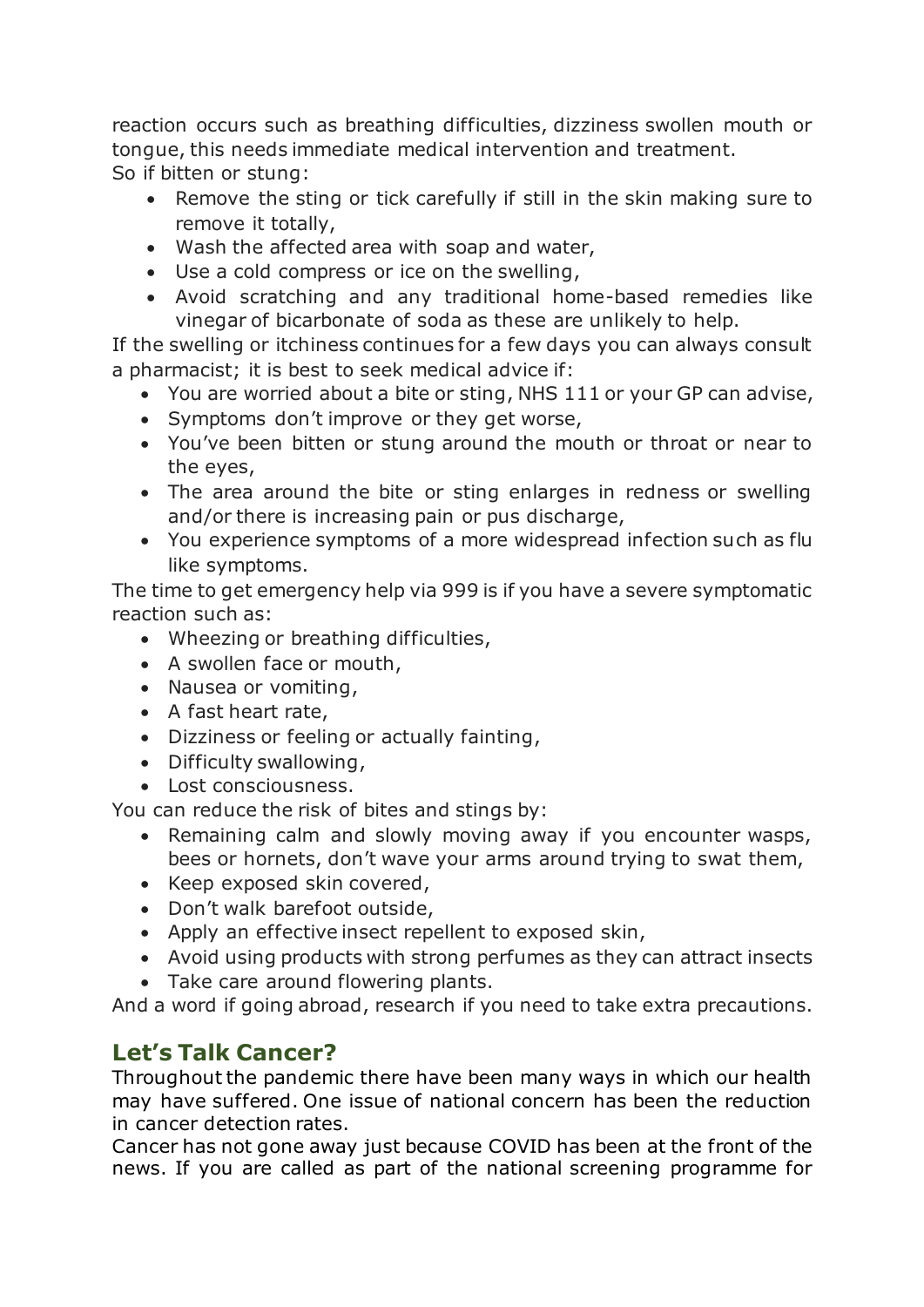such as bowel, breast or cervical screening then please make sure you take up the opportunity to be screened; and please don't forget if you have been having your PSA checked for prostate issues then please continue to have the blood tests that your GP has suggested.

Screening is vitally important for the early asymptomatic detection of cancers. The NHS advice is that if you experience breast, bowel, bladder, mouth or skin changes, problems with or after eating that persist, neurological, fatigue issues that persist, bleeding or bruising, coughing or hoarseness which persists, swelling or lumps or unreasonable weight loss, you would be well advised to contact your surgery to discuss the symptoms with your GP.

# **NHS Continuing Health Care (CHC)**

Some people with long term complex health issues, may be able to have the care they need, paid for through NHS continuing health care which can be offered whether the person with those care needs is living at home or in a care or nursing home.

To be eligible for NHS continuing health care, the person needing the care must have significant difficulty with things like breathing, eating and drinking, mobility, memory or thinking. It isn't about a person's diagnosis, it is about her/his functional abilities, meaning that the care she/he needs, has to constantly address health needs.

A continuing health care assessment should be considered when a person with complex needs is preparing for hospital discharge or is going into a nursing home or has needs at home or in a care situation which are rapidly growing. However the person with the care needs, her/his carer or another family member can ask for an assessment at any time from the Clinical Commissioning Group (health) or from the local authority social care department. If a person's needs are rapidly changing, a fast track assessment can be requested.

The continuing health care assessment considers the following issues: breathing, nutrition, skin condition, continence, mobility, communication, cognition, behaviour, medication and drug therapies, emotional and psychological needs, levels of consciousness and any other care issues. These are assessed as one of the following; priority, severe, high, moderate, low and no needs. Ideally two people should be involved in the assessment, a health care professional and social care professional. The person with care needs and her/his carer or family member should be as fully involved in the assessment process as possible.

Before a full continuing health care assessment, a doctor or nurse may run through an initial checklist the results of which would determine whether a full CHC assessment is appropriate.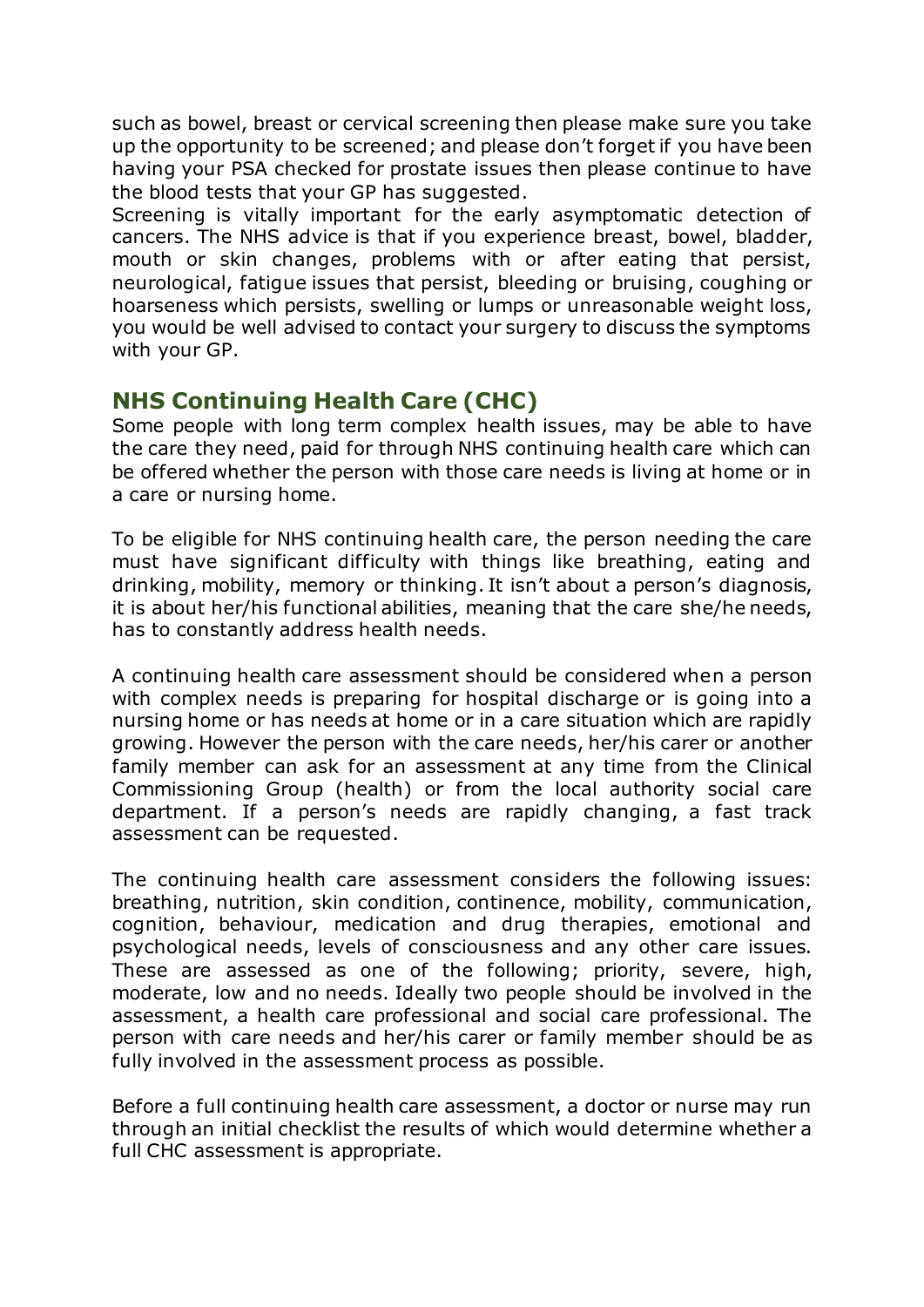All decisions have to be fully recorded and written up and should be shared with the person with the care needs and her/his carer or family member. If a claim for continuing health care is unsuccessful, the decision can be appealed. If after appeal the claim for CHC is still unsuccessful, the local Clinical Commissioning Group can be asked to undertake an independent review.

If you need help or advice with a continuing health care assessment, you can contact Beacon CHC which is a not for profit organisation that can give independent advice and help on NHS continuing health care. Their helpline is 0345 548 0300 or go to their website [www.beaconchc.co.uk](http://www.beaconchc.co.uk/)

# **Scam Alert**

COVID Vaccination is free. Beware of fraudsters who will purport to arrange a vaccination for you then ask for bank details for you to make a payment! **This is a total fraud;** do not give your bank details to anyone.

If you receive an email or text saying that you have not filled in your 2021 census form correctly or you have missed an answer to a question and if you don't respond you could be fined £1,000, **do not click** on the link you are asked to use, **ignore it** and report it to the National Census office using a telephone number on their website [www.census.gov.uk](http://www.census.gov.uk/) 0800 141 2021.

There are also some fraud alerts to do with travel and holidays with fake websites, adverts, emails, social media posts, texts and phone calls for holidays, flights and accommodation, none of which exist. Please be careful and if in doubt contact Action Fraud on 0300 123 2040.

A number of people have received fake emails purporting to come from the NHS, claiming to provide digital passports that prove that you have been fully vaccinated against COVID-19. These emails are totally fake and the links in them lead you to what look like genuine websites where your personal and financial information can be stolen. So please **BEWARE**

# **Social Prescribing**

Social prescribing is a national NHS England programme and locally is a service available to all GP surgeries in South Gloucestershire. It is a means of enabling GP's, nurses and other primary care professionals to refer patients to a range of local non-clinical services. Part of the thinking behind social prescribing is that a person's health can be significantly determined by social, economic and environmental issues. Social prescribing aims to address a person's needs holistically, as well as helping that person to take greater control of their own health.

Social prescribing is designed to support people with a variety of social, emotional and practical needs aiming to improve mental and physical wellbeing. Evidence from a local study demonstrated reduced levels of anxiety and improved general health and quality of life.

Wellington Road now has a social prescriber supporting the Practice.